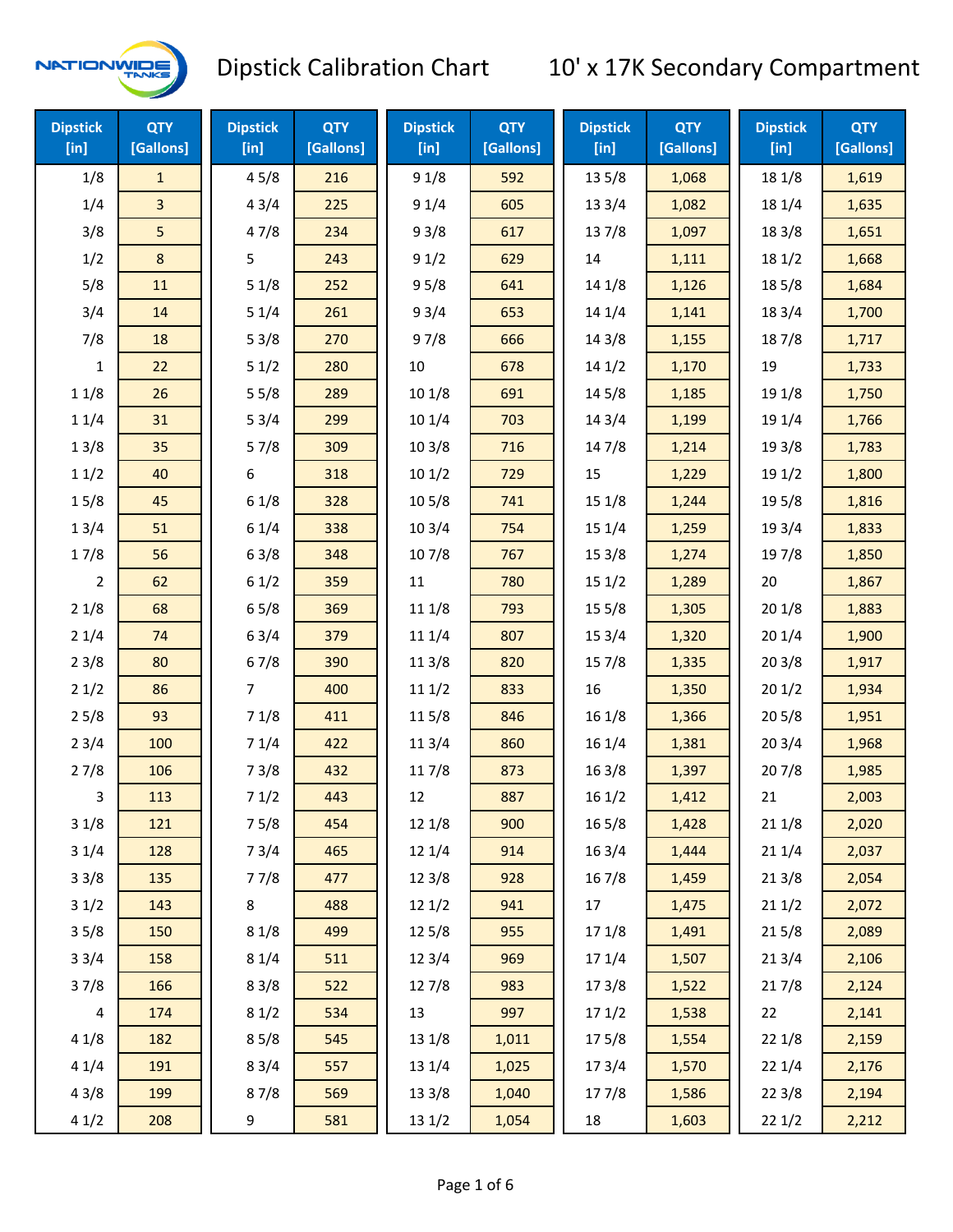

| <b>Dipstick</b><br>[in] | <b>QTY</b><br>[Gallons] | <b>Dipstick</b><br>$[$ in] | <b>QTY</b><br>[Gallons] | <b>Dipstick</b><br>$[$ in] | <b>QTY</b><br>[Gallons] | <b>Dipstick</b><br>$[$ in] | <b>QTY</b><br>[Gallons] | <b>Dipstick</b><br>$[$ in] | <b>QTY</b><br>[Gallons] |
|-------------------------|-------------------------|----------------------------|-------------------------|----------------------------|-------------------------|----------------------------|-------------------------|----------------------------|-------------------------|
| 225/8                   | 2,229                   | 271/8                      | 2,888                   | 315/8                      | 3,588                   | 36 1/8                     | 4,320                   | 40 5/8                     | 5,078                   |
| 223/4                   | 2,247                   | 271/4                      | 2,907                   | 313/4                      | 3,608                   | 36 1/4                     | 4,340                   | 403/4                      | 5,100                   |
| 227/8                   | 2,265                   | 273/8                      | 2,926                   | 317/8                      | 3,627                   | 363/8                      | 4,361                   | 407/8                      | 5,121                   |
| 23                      | 2,282                   | 271/2                      | 2,945                   | 32                         | 3,647                   | 361/2                      | 4,382                   | 41                         | 5,143                   |
| 23 1/8                  | 2,300                   | 275/8                      | 2,964                   | 32 1/8                     | 3,667                   | 365/8                      | 4,403                   | 41 1/8                     | 5,164                   |
| 23 1/4                  | 2,318                   | 273/4                      | 2,983                   | 32 1/4                     | 3,687                   | 363/4                      | 4,424                   | 41 1/4                     | 5,185                   |
| 23 3/8                  | 2,336                   | 277/8                      | 3,002                   | 323/8                      | 3,708                   | 367/8                      | 4,444                   | 413/8                      | 5,207                   |
| 231/2                   | 2,354                   | 28                         | 3,021                   | 321/2                      | 3,728                   | 37                         | 4,465                   | 411/2                      | 5,228                   |
| 235/8                   | 2,372                   | 28 1/8                     | 3,041                   | 325/8                      | 3,748                   | 371/8                      | 4,486                   | 41 5/8                     | 5,250                   |
| 233/4                   | 2,390                   | 28 1/4                     | 3,060                   | 323/4                      | 3,768                   | 371/4                      | 4,507                   | 41 3/4                     | 5,271                   |
| 237/8                   | 2,408                   | 28 3/8                     | 3,079                   | 327/8                      | 3,788                   | 373/8                      | 4,528                   | 417/8                      | 5,293                   |
| 24                      | 2,426                   | 281/2                      | 3,098                   | 33                         | 3,808                   | 371/2                      | 4,549                   | 42                         | 5,314                   |
| 24 1/8                  | 2,444                   | 285/8                      | 3,117                   | 33 1/8                     | 3,828                   | 375/8                      | 4,570                   | 42 1/8                     | 5,336                   |
| 24 1/4                  | 2,462                   | 28 3/4                     | 3,137                   | 33 1/4                     | 3,849                   | 373/4                      | 4,591                   | 42 1/4                     | 5,358                   |
| 243/8                   | 2,480                   | 287/8                      | 3,156                   | 33 3/8                     | 3,869                   | 377/8                      | 4,612                   | 42 3/8                     | 5,379                   |
| 241/2                   | 2,498                   | 29                         | 3,175                   | 331/2                      | 3,889                   | 38                         | 4,633                   | 421/2                      | 5,401                   |
| 245/8                   | 2,517                   | 29 1/8                     | 3,195                   | 335/8                      | 3,909                   | 38 1/8                     | 4,654                   | 42 5/8                     | 5,422                   |
| 243/4                   | 2,535                   | 29 1/4                     | 3,214                   | 33 3/4                     | 3,930                   | 38 1/4                     | 4,675                   | 42 3/4                     | 5,444                   |
| 24 7/8                  | 2,553                   | 293/8                      | 3,233                   | 337/8                      | 3,950                   | 38 3/8                     | 4,696                   | 42 7/8                     | 5,466                   |
| 25                      | 2,572                   | 291/2                      | 3,253                   | 34                         | 3,970                   | 38 1/2                     | 4,717                   | 43                         | 5,487                   |
| 251/8                   | 2,590                   | 295/8                      | 3,272                   | 34 1/8                     | 3,991                   | 385/8                      | 4,738                   | 43 1/8                     | 5,509                   |
| 251/4                   | 2,608                   | 29 3/4                     | 3,292                   | 34 1/4                     | 4,011                   | 38 3/4                     | 4,759                   | 43 1/4                     | 5,531                   |
| 253/8                   | 2,627                   | 297/8                      | 3,311                   | 34 3/8                     | 4,032                   | 387/8                      | 4,780                   | 43 3/8                     | 5,552                   |
| 251/2                   | 2,645                   | 30                         | 3,331                   | 34 1/2                     | 4,052                   | 39                         | 4,802                   | 431/2                      | 5,574                   |
| 255/8                   | 2,664                   | 30 1/8                     | 3,351                   | 345/8                      | 4,072                   | 39 1/8                     | 4,823                   | 43 5/8                     | 5,596                   |
| 25 3/4                  | 2,682                   | 30 1/4                     | 3,370                   | 34 3/4                     | 4,093                   | 39 1/4                     | 4,844                   | 43 3/4                     | 5,618                   |
| 257/8                   | 2,701                   | 303/8                      | 3,390                   | 347/8                      | 4,113                   | 39 3/8                     | 4,865                   | 437/8                      | 5,639                   |
| 26                      | 2,719                   | 301/2                      | 3,409                   | 35                         | 4,134                   | 39 1/2                     | 4,886                   | 44                         | 5,661                   |
| 26 1/8                  | 2,738                   | 305/8                      | 3,429                   | 35 1/8                     | 4,155                   | 39 5/8                     | 4,908                   | 44 1/8                     | 5,683                   |
| 26 1/4                  | 2,757                   | 30 3/4                     | 3,449                   | 35 1/4                     | 4,175                   | 39 3/4                     | 4,929                   | 44 1/4                     | 5,705                   |
| 263/8                   | 2,775                   | 307/8                      | 3,469                   | 353/8                      | 4,196                   | 397/8                      | 4,950                   | 44 3/8                     | 5,727                   |
| 261/2                   | 2,794                   | 31                         | 3,488                   | 351/2                      | 4,216                   | 40                         | 4,972                   | 44 1/2                     | 5,748                   |
| 26 5/8                  | 2,813                   | 31 1/8                     | 3,508                   | 35 5/8                     | 4,237                   | 40 1/8                     | 4,993                   | 44 5/8                     | 5,770                   |
| 263/4                   | 2,832                   | 31 1/4                     | 3,528                   | 35 3/4                     | 4,258                   | 40 1/4                     | 5,014                   | 44 3/4                     | 5,792                   |
| 267/8                   | 2,851                   | 31 3/8                     | 3,548                   | 357/8                      | 4,278                   | 40 3/8                     | 5,036                   | 447/8                      | 5,814                   |
| 27                      | 2,869                   | 311/2                      | 3,568                   | 36                         | 4,299                   | 40 1/2                     | 5,057                   | 45                         | 5,836                   |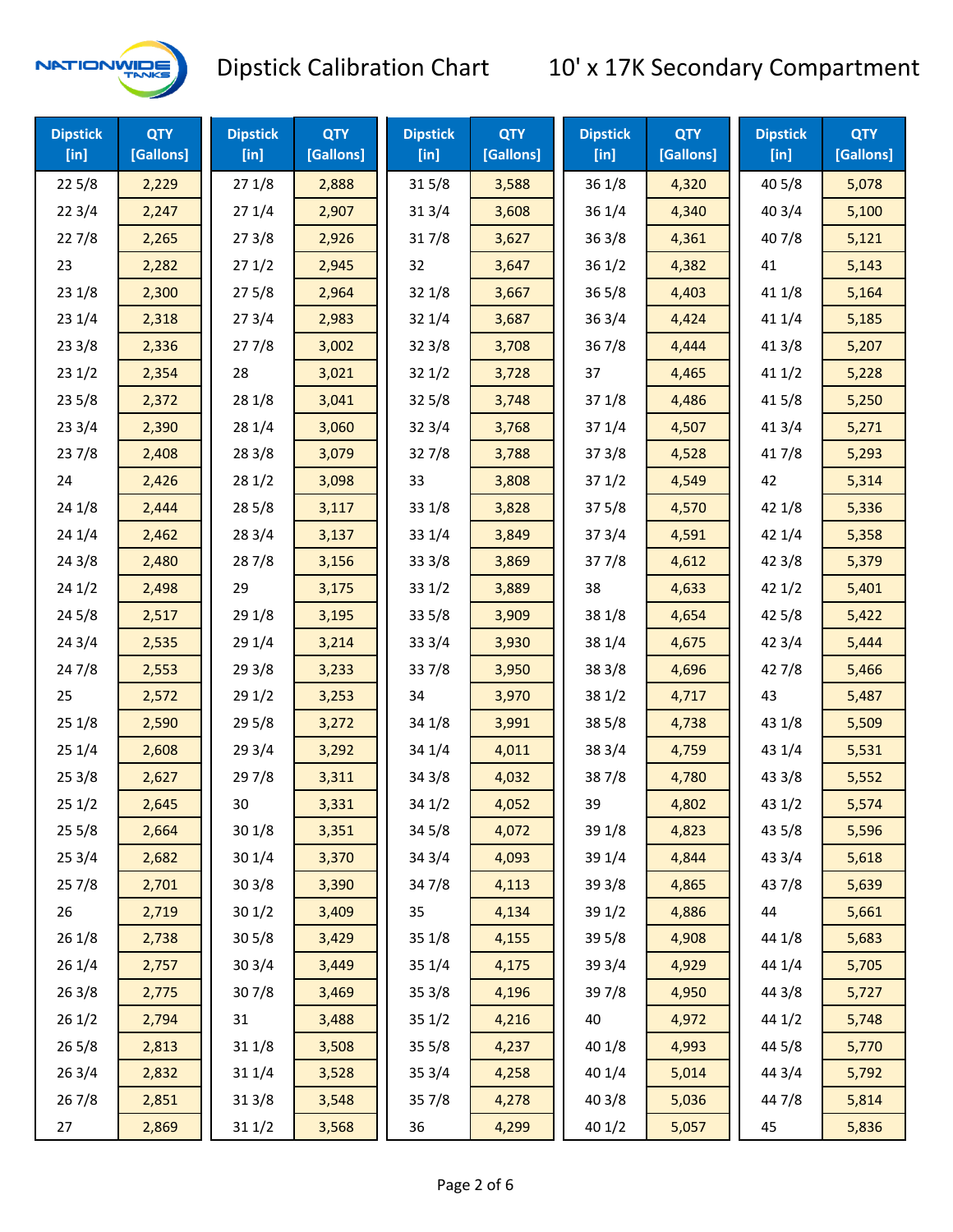

| <b>Dipstick</b><br>$[$ in] | <b>QTY</b><br>[Gallons] | <b>Dipstick</b><br>$[$ in] | <b>QTY</b><br>[Gallons] | <b>Dipstick</b><br>$[$ in] | <b>QTY</b><br>[Gallons] | <b>Dipstick</b><br>$[$ in] | <b>QTY</b><br>[Gallons] | <b>Dipstick</b><br>$[$ in] | <b>QTY</b><br>[Gallons] |
|----------------------------|-------------------------|----------------------------|-------------------------|----------------------------|-------------------------|----------------------------|-------------------------|----------------------------|-------------------------|
| 45 1/8                     | 5,858                   | 49 5/8                     | 6,653                   | 54 1/8                     | 7,459                   | 58 5/8                     | 8,270                   | 63 1/8                     | 9,084                   |
| 451/4                      | 5,880                   | 49 3/4                     | 6,675                   | 54 1/4                     | 7,481                   | 58 3/4                     | 8,293                   | 63 1/4                     | 9,106                   |
| 45 3/8                     | 5,902                   | 49 7/8                     | 6,697                   | 54 3/8                     | 7,504                   | 587/8                      | 8,316                   | 63 3/8                     | 9,129                   |
| 45 1/2                     | 5,923                   | 50                         | 6,720                   | 54 1/2                     | 7,526                   | 59                         | 8,338                   | 63 1/2                     | 9,151                   |
| 45 5/8                     | 5,945                   | 50 1/8                     | 6,742                   | 54 5/8                     | 7,549                   | 59 1/8                     | 8,361                   | 63 5/8                     | 9,174                   |
| 453/4                      | 5,967                   | 50 1/4                     | 6,764                   | 54 3/4                     | 7,571                   | 59 1/4                     | 8,383                   | 63 3/4                     | 9,197                   |
| 45 7/8                     | 5,989                   | 503/8                      | 6,787                   | 547/8                      | 7,594                   | 59 3/8                     | 8,406                   | 637/8                      | 9,219                   |
| 46                         | 6,011                   | 501/2                      | 6,809                   | 55                         | 7,616                   | 59 1/2                     | 8,429                   | 64                         | 9,242                   |
| 46 1/8                     | 6,033                   | 505/8                      | 6,831                   | 55 1/8                     | 7,639                   | 59 5/8                     | 8,451                   | 64 1/8                     | 9,264                   |
| 46 1/4                     | 6,055                   | 50 3/4                     | 6,853                   | 55 1/4                     | 7,661                   | 59 3/4                     | 8,474                   | 64 1/4                     | 9,287                   |
| 46 3/8                     | 6,077                   | 507/8                      | 6,876                   | 55 3/8                     | 7,684                   | 597/8                      | 8,496                   | 64 3/8                     | 9,309                   |
| 46 1/2                     | 6,099                   | 51                         | 6,898                   | 551/2                      | 7,706                   | 60                         | 8,519                   | 64 1/2                     | 9,332                   |
| 46 5/8                     | 6,121                   | 51 1/8                     | 6,920                   | 55 5/8                     | 7,729                   | 60 1/8                     | 8,542                   | 64 5/8                     | 9,354                   |
| 46 3/4                     | 6,143                   | 51 1/4                     | 6,943                   | 55 3/4                     | 7,751                   | 60 1/4                     | 8,564                   | 64 3/4                     | 9,377                   |
| 46 7/8                     | 6,165                   | 513/8                      | 6,965                   | 55 7/8                     | 7,774                   | 603/8                      | 8,587                   | 64 7/8                     | 9,399                   |
| 47                         | 6,187                   | 511/2                      | 6,988                   | 56                         | 7,796                   | 601/2                      | 8,609                   | 65                         | 9,422                   |
| 47 1/8                     | 6,209                   | 515/8                      | 7,010                   | 56 1/8                     | 7,819                   | 60 5/8                     | 8,632                   | 65 1/8                     | 9,444                   |
| 47 1/4                     | 6,232                   | 513/4                      | 7,032                   | 56 1/4                     | 7,842                   | 60 3/4                     | 8,655                   | 65 1/4                     | 9,467                   |
| 47 3/8                     | 6,254                   | 517/8                      | 7,055                   | 56 3/8                     | 7,864                   | 607/8                      | 8,677                   | 65 3/8                     | 9,489                   |
| 471/2                      | 6,276                   | 52                         | 7,077                   | 561/2                      | 7,887                   | 61                         | 8,700                   | 65 1/2                     | 9,512                   |
| 475/8                      | 6,298                   | 52 1/8                     | 7,099                   | 56 5/8                     | 7,909                   | 61 1/8                     | 8,722                   | 65 5/8                     | 9,534                   |
| 47 3/4                     | 6,320                   | 52 1/4                     | 7,122                   | 56 3/4                     | 7,932                   | 61 1/4                     | 8,745                   | 65 3/4                     | 9,557                   |
| 477/8                      | 6,342                   | 52 3/8                     | 7,144                   | 567/8                      | 7,954                   | 61 3/8                     | 8,768                   | 65 7/8                     | 9,579                   |
| 48                         | 6,364                   | 52 1/2                     | 7,167                   | 57                         | 7,977                   | 611/2                      | 8,790                   | 66                         | 9,602                   |
| 48 1/8                     | 6,386                   | 525/8                      | 7,189                   | 57 1/8                     | 7,999                   | 615/8                      | 8,813                   | 66 1/8                     | 9,624                   |
| 48 1/4                     | 6,409                   | 52 3/4                     | 7,212                   | 57 1/4                     | 8,022                   | 61 3/4                     | 8,835                   | 66 1/4                     | 9,647                   |
| 48 3/8                     | 6,431                   | 527/8                      | 7,234                   | 57 3/8                     | 8,045                   | 617/8                      | 8,858                   | 66 3/8                     | 9,669                   |
| 48 1/2                     | 6,453                   | 53                         | 7,256                   | 571/2                      | 8,067                   | 62                         | 8,881                   | 66 1/2                     | 9,692                   |
| 48 5/8                     | 6,475                   | 53 1/8                     | 7,279                   | 57 5/8                     | 8,090                   | 62 1/8                     | 8,903                   | 66 5/8                     | 9,714                   |
| 48 3/4                     | 6,497                   | 53 1/4                     | 7,301                   | 57 3/4                     | 8,112                   | 62 1/4                     | 8,926                   | 66 3/4                     | 9,737                   |
| 487/8                      | 6,519                   | 53 3/8                     | 7,324                   | 577/8                      | 8,135                   | 62 3/8                     | 8,948                   | 667/8                      | 9,759                   |
| 49                         | 6,542                   | 53 1/2                     | 7,346                   | 58                         | 8,158                   | 621/2                      | 8,971                   | 67                         | 9,782                   |
| 49 1/8                     | 6,564                   | 53 5/8                     | 7,369                   | 58 1/8                     | 8,180                   | 62 5/8                     | 8,993                   | 671/8                      | 9,804                   |
| 49 1/4                     | 6,586                   | 53 3/4                     | 7,391                   | 58 1/4                     | 8,203                   | 62 3/4                     | 9,016                   | 671/4                      | 9,826                   |
| 49 3/8                     | 6,608                   | 537/8                      | 7,414                   | 58 3/8                     | 8,225                   | 627/8                      | 9,039                   | 67 3/8                     | 9,849                   |
| 49 1/2                     | 6,631                   | 54                         | 7,436                   | 58 1/2                     | 8,248                   | 63                         | 9,061                   | 67 1/2                     | 9,871                   |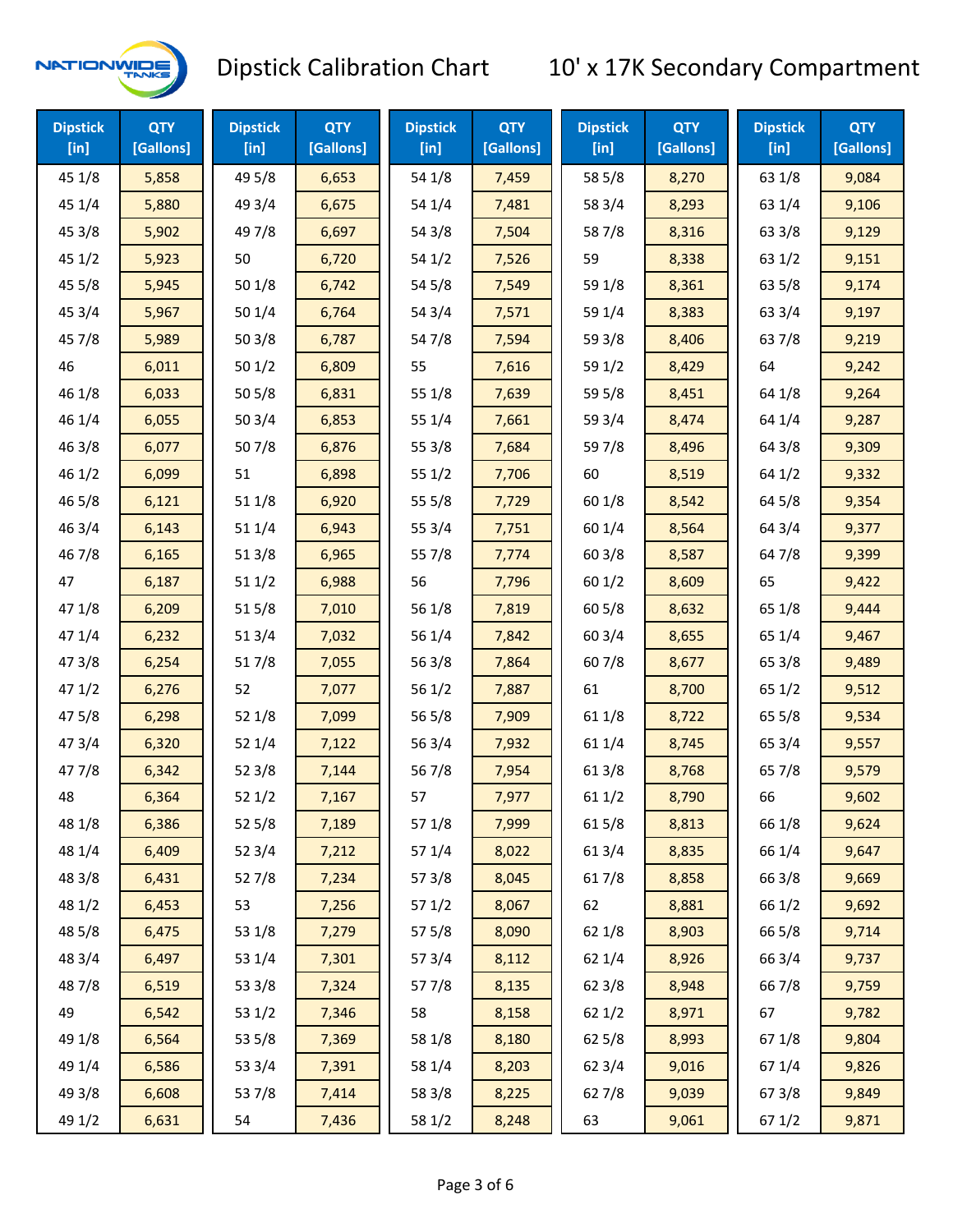

| <b>Dipstick</b><br>[in] | <b>QTY</b><br>[Gallons] | <b>Dipstick</b><br>$[$ in] | <b>QTY</b><br>[Gallons] | <b>Dipstick</b><br>$[$ in] | <b>QTY</b><br>[Gallons] | <b>Dipstick</b><br>$[$ in] | <b>QTY</b><br>[Gallons] | <b>Dipstick</b><br>$[$ in] | <b>QTY</b><br>[Gallons] |
|-------------------------|-------------------------|----------------------------|-------------------------|----------------------------|-------------------------|----------------------------|-------------------------|----------------------------|-------------------------|
| 67 5/8                  | 9,894                   | 72 1/8                     | 10,696                  | 765/8                      | 11,486                  | 81 1/8                     | 12,258                  | 85 5/8                     | 13,007                  |
| 673/4                   | 9,916                   | 72 1/4                     | 10,718                  | 763/4                      | 11,507                  | 81 1/4                     | 12,279                  | 85 3/4                     | 13,027                  |
| 67 7/8                  | 9,939                   | 72 3/8                     | 10,740                  | 767/8                      | 11,529                  | 81 3/8                     | 12,300                  | 857/8                      | 13,047                  |
| 68                      | 9,961                   | 72 1/2                     | 10,762                  | 77                         | 11,551                  | 81 1/2                     | 12,321                  | 86                         | 13,068                  |
| 68 1/8                  | 9,983                   | 725/8                      | 10,784                  | 77 1/8                     | 11,572                  | 815/8                      | 12,342                  | 86 1/8                     | 13,088                  |
| 68 1/4                  | 10,006                  | 72 3/4                     | 10,806                  | 77 1/4                     | 11,594                  | 813/4                      | 12,363                  | 86 1/4                     | 13,108                  |
| 68 3/8                  | 10,028                  | 727/8                      | 10,829                  | 77 3/8                     | 11,616                  | 817/8                      | 12,384                  | 86 3/8                     | 13,129                  |
| 68 1/2                  | 10,050                  | 73                         | 10,851                  | 771/2                      | 11,637                  | 82                         | 12,405                  | 86 1/2                     | 13,149                  |
| 68 5/8                  | 10,073                  | 73 1/8                     | 10,873                  | 775/8                      | 11,659                  | 82 1/8                     | 12,426                  | 86 5/8                     | 13,169                  |
| 68 3/4                  | 10,095                  | 73 1/4                     | 10,895                  | 773/4                      | 11,680                  | 82 1/4                     | 12,447                  | 863/4                      | 13,190                  |
| 687/8                   | 10,118                  | 73 3/8                     | 10,917                  | 777/8                      | 11,702                  | 82 3/8                     | 12,468                  | 867/8                      | 13,210                  |
| 69                      | 10,140                  | 73 1/2                     | 10,939                  | 78                         | 11,724                  | 821/2                      | 12,489                  | 87                         | 13,230                  |
| 69 1/8                  | 10,162                  | 73 5/8                     | 10,961                  | 78 1/8                     | 11,745                  | 82 5/8                     | 12,510                  | 871/8                      | 13,250                  |
| 69 1/4                  | 10,185                  | 73 3/4                     | 10,983                  | 78 1/4                     | 11,767                  | 82 3/4                     | 12,531                  | 87 1/4                     | 13,270                  |
| 69 3/8                  | 10,207                  | 737/8                      | 11,005                  | 78 3/8                     | 11,788                  | 827/8                      | 12,552                  | 873/8                      | 13,290                  |
| 69 1/2                  | 10,229                  | 74                         | 11,027                  | 78 1/2                     | 11,810                  | 83                         | 12,573                  | 871/2                      | 13,310                  |
| 69 5/8                  | 10,252                  | 74 1/8                     | 11,049                  | 78 5/8                     | 11,831                  | 83 1/8                     | 12,594                  | 875/8                      | 13,331                  |
| 69 3/4                  | 10,274                  | 74 1/4                     | 11,071                  | 78 3/4                     | 11,853                  | 83 1/4                     | 12,614                  | 87 3/4                     | 13,351                  |
| 69 7/8                  | 10,296                  | 74 3/8                     | 11,093                  | 787/8                      | 11,874                  | 83 3/8                     | 12,635                  | 877/8                      | 13,371                  |
| 70                      | 10,318                  | 74 1/2                     | 11,115                  | 79                         | 11,896                  | 83 1/2                     | 12,656                  | 88                         | 13,391                  |
| 70 1/8                  | 10,341                  | 74 5/8                     | 11,136                  | 79 1/8                     | 11,917                  | 83 5/8                     | 12,677                  | 88 1/8                     | 13,411                  |
| 70 1/4                  | 10,363                  | 74 3/4                     | 11,158                  | 79 1/4                     | 11,938                  | 83 3/4                     | 12,698                  | 88 1/4                     | 13,431                  |
| 70 3/8                  | 10,385                  | 747/8                      | 11,180                  | 79 3/8                     | 11,960                  | 837/8                      | 12,718                  | 88 3/8                     | 13,450                  |
| 70 1/2                  | 10,407                  | 75                         | 11,202                  | 79 1/2                     | 11,981                  | 84                         | 12,739                  | 88 1/2                     | 13,470                  |
| 70 5/8                  | 10,430                  | 75 1/8                     | 11,224                  | 79 5/8                     | 12,002                  | 84 1/8                     | 12,760                  | 88 5/8                     | 13,490                  |
| 70 3/4                  | 10,452                  | 75 1/4                     | 11,246                  | 79 3/4                     | 12,024                  | 84 1/4                     | 12,780                  | 88 3/4                     | 13,510                  |
| 70 7/8                  | 10,474                  | 75 3/8                     | 11,268                  | 79 7/8                     | 12,045                  | 84 3/8                     | 12,801                  | 887/8                      | 13,530                  |
| 71                      | 10,496                  | 75 1/2                     | 11,290                  | 80                         | 12,066                  | 84 1/2                     | 12,822                  | 89                         | 13,550                  |
| 71 1/8                  | 10,519                  | 75 5/8                     | 11,311                  | 80 1/8                     | 12,088                  | 84 5/8                     | 12,842                  | 89 1/8                     | 13,569                  |
| 71 1/4                  | 10,541                  | 75 3/4                     | 11,333                  | 80 1/4                     | 12,109                  | 84 3/4                     | 12,863                  | 89 1/4                     | 13,589                  |
| 713/8                   | 10,563                  | 75 7/8                     | 11,355                  | 80 3/8                     | 12,130                  | 847/8                      | 12,884                  | 89 3/8                     | 13,609                  |
| 71 1/2                  | 10,585                  | 76                         | 11,377                  | 80 1/2                     | 12,152                  | 85                         | 12,904                  | 89 1/2                     | 13,629                  |
| 715/8                   | 10,607                  | 76 1/8                     | 11,399                  | 80 5/8                     | 12,173                  | 85 1/8                     | 12,925                  | 89 5/8                     | 13,648                  |
| 713/4                   | 10,630                  | 76 1/4                     | 11,420                  | 80 3/4                     | 12,194                  | 85 1/4                     | 12,945                  | 89 3/4                     | 13,668                  |
| 717/8                   | 10,652                  | 763/8                      | 11,442                  | 807/8                      | 12,215                  | 85 3/8                     | 12,966                  | 897/8                      | 13,688                  |
| 72                      | 10,674                  | 76 1/2                     | 11,464                  | 81                         | 12,236                  | 85 1/2                     | 12,986                  | 90                         | 13,707                  |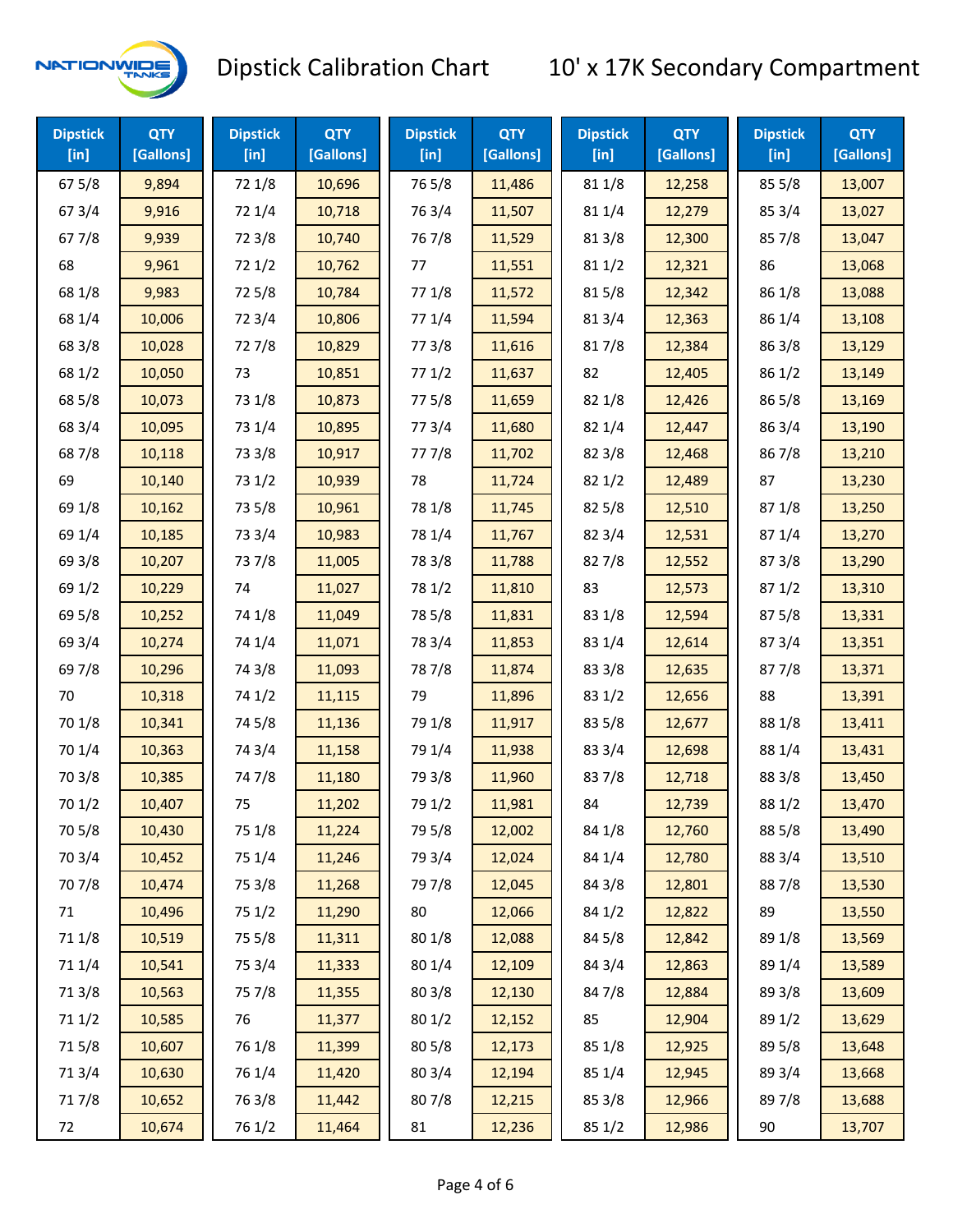

| <b>Dipstick</b><br>$[$ in] | <b>QTY</b><br>[Gallons] | <b>Dipstick</b><br>[in] | <b>QTY</b><br>[Gallons] | <b>Dipstick</b><br>$[$ in] | <b>QTY</b><br>[Gallons] | <b>Dipstick</b><br>$[$ in] | <b>QTY</b><br>[Gallons] | <b>Dipstick</b><br>$[$ in] | <b>QTY</b><br>[Gallons] |
|----------------------------|-------------------------|-------------------------|-------------------------|----------------------------|-------------------------|----------------------------|-------------------------|----------------------------|-------------------------|
| 90 1/8                     | 13,727                  | 94 5/8                  | 14,411                  | 99 1/8                     | 15,053                  | 103 5/8                    | 15,641                  | 108 1/8                    | 16,165                  |
| 90 1/4                     | 13,746                  | 94 3/4                  | 14,430                  | 99 1/4                     | 15,070                  | 103 3/4                    | 15,657                  | 108 1/4                    | 16,178                  |
| 903/8                      | 13,766                  | 947/8                   | 14,448                  | 99 3/8                     | 15,087                  | 103 7/8                    | 15,672                  | 108 3/8                    | 16,192                  |
| 901/2                      | 13,785                  | 95                      | 14,466                  | 99 1/2                     | 15,104                  | 104                        | 15,688                  | 108 1/2                    | 16,205                  |
| 905/8                      | 13,805                  | 95 1/8                  | 14,485                  | 99 5/8                     | 15,121                  | 104 1/8                    | 15,703                  | 108 5/8                    | 16,218                  |
| 903/4                      | 13,824                  | 95 1/4                  | 14,503                  | 99 3/4                     | 15,138                  | 104 1/4                    | 15,718                  | 108 3/4                    | 16,232                  |
| 907/8                      | 13,843                  | 95 3/8                  | 14,521                  | 997/8                      | 15,155                  | 104 3/8                    | 15,733                  | 108 7/8                    | 16,245                  |
| 91                         | 13,863                  | 95 1/2                  | 14,540                  | 100                        | 15,172                  | 1041/2                     | 15,749                  | 109                        | 16,258                  |
| 91 1/8                     | 13,882                  | 95 5/8                  | 14,558                  | 100 1/8                    | 15,188                  | 104 5/8                    | 15,764                  | 109 1/8                    | 16,271                  |
| 91 1/4                     | 13,901                  | 95 3/4                  | 14,576                  | 100 1/4                    | 15,205                  | 104 3/4                    | 15,779                  | 109 1/4                    | 16,284                  |
| 913/8                      | 13,921                  | 95 7/8                  | 14,594                  | 100 3/8                    | 15,222                  | 104 7/8                    | 15,794                  | 109 3/8                    | 16,297                  |
| 91 1/2                     | 13,940                  | 96                      | 14,612                  | 1001/2                     | 15,239                  | 105                        | 15,809                  | 109 1/2                    | 16,309                  |
| 915/8                      | 13,959                  | 96 1/8                  | 14,630                  | 100 5/8                    | 15,255                  | 105 1/8                    | 15,824                  | 109 5/8                    | 16,322                  |
| 913/4                      | 13,978                  | 96 1/4                  | 14,648                  | 100 3/4                    | 15,272                  | 105 1/4                    | 15,839                  | 109 3/4                    | 16,335                  |
| 917/8                      | 13,997                  | 963/8                   | 14,666                  | 100 7/8                    | 15,288                  | 105 3/8                    | 15,853                  | 109 7/8                    | 16,347                  |
| 92                         | 14,017                  | 96 1/2                  | 14,684                  | 101                        | 15,305                  | 105 1/2                    | 15,868                  | 110                        | 16,360                  |
| 92 1/8                     | 14,036                  | 96 5/8                  | 14,702                  | 101 1/8                    | 15,321                  | 105 5/8                    | 15,883                  | 110 1/8                    | 16,372                  |
| 92 1/4                     | 14,055                  | 96 3/4                  | 14,720                  | 101 1/4                    | 15,338                  | 105 3/4                    | 15,898                  | 110 1/4                    | 16,385                  |
| 92 3/8                     | 14,074                  | 967/8                   | 14,738                  | 101 3/8                    | 15,354                  | 105 7/8                    | 15,912                  | 110 3/8                    | 16,397                  |
| 921/2                      | 14,093                  | 97                      | 14,756                  | 1011/2                     | 15,371                  | 106                        | 15,927                  | 110 1/2                    | 16,409                  |
| 925/8                      | 14,112                  | 97 1/8                  | 14,773                  | 101 5/8                    | 15,387                  | 106 1/8                    | 15,941                  | 110 5/8                    | 16,421                  |
| 92 3/4                     | 14,131                  | 97 1/4                  | 14,791                  | 101 3/4                    | 15,403                  | 106 1/4                    | 15,956                  | 110 3/4                    | 16,434                  |
| 927/8                      | 14,150                  | 973/8                   | 14,809                  | 101 7/8                    | 15,419                  | 106 3/8                    | 15,970                  | 110 7/8                    | 16,446                  |
| 93                         | 14,169                  | 97 1/2                  | 14,827                  | 102                        | 15,435                  | 106 1/2                    | 15,984                  | 111                        | 16,457                  |
| 93 1/8                     | 14,187                  | 97 5/8                  | 14,844                  | 102 1/8                    | 15,452                  | 106 5/8                    | 15,998                  | 111 1/8                    | 16,469                  |
| 93 1/4                     | 14,206                  | 973/4                   | 14,862                  | 102 1/4                    | 15,468                  | 106 3/4                    | 16,013                  | 111 1/4                    | 16,481                  |
| 93 3/8                     | 14,225                  | 977/8                   | 14,879                  | 102 3/8                    | 15,484                  | 106 7/8                    | 16,027                  | 111 3/8                    | 16,493                  |
| 93 1/2                     | 14,244                  | 98                      | 14,897                  | 1021/2                     | 15,500                  | 107                        | 16,041                  | 1111/2                     | 16,504                  |
| 93 5/8                     | 14,263                  | 98 1/8                  | 14,914                  | 102 5/8                    | 15,516                  | 107 1/8                    | 16,055                  | 1115/8                     | 16,516                  |
| 93 3/4                     | 14,281                  | 98 1/4                  | 14,932                  | 102 3/4                    | 15,531                  | 107 1/4                    | 16,069                  | 111 3/4                    | 16,528                  |
| 937/8                      | 14,300                  | 98 3/8                  | 14,949                  | 102 7/8                    | 15,547                  | 107 3/8                    | 16,083                  | 111 7/8                    | 16,539                  |
| 94                         | 14,319                  | 98 1/2                  | 14,966                  | 103                        | 15,563                  | 1071/2                     | 16,097                  | 112                        | 16,550                  |
| 94 1/8                     | 14,337                  | 98 5/8                  | 14,984                  | 103 1/8                    | 15,579                  | 1075/8                     | 16,110                  | 112 1/8                    | 16,561                  |
| 94 1/4                     | 14,356                  | 98 3/4                  | 15,001                  | 103 1/4                    | 15,594                  | 107 3/4                    | 16,124                  | 112 1/4                    | 16,573                  |
| 94 3/8                     | 14,374                  | 987/8                   | 15,018                  | 103 3/8                    | 15,610                  | 1077/8                     | 16,138                  | 112 3/8                    | 16,584                  |
| 94 1/2                     | 14,393                  | 99                      | 15,035                  | 103 1/2                    | 15,626                  | 108                        | 16,151                  | 112 1/2                    | 16,595                  |